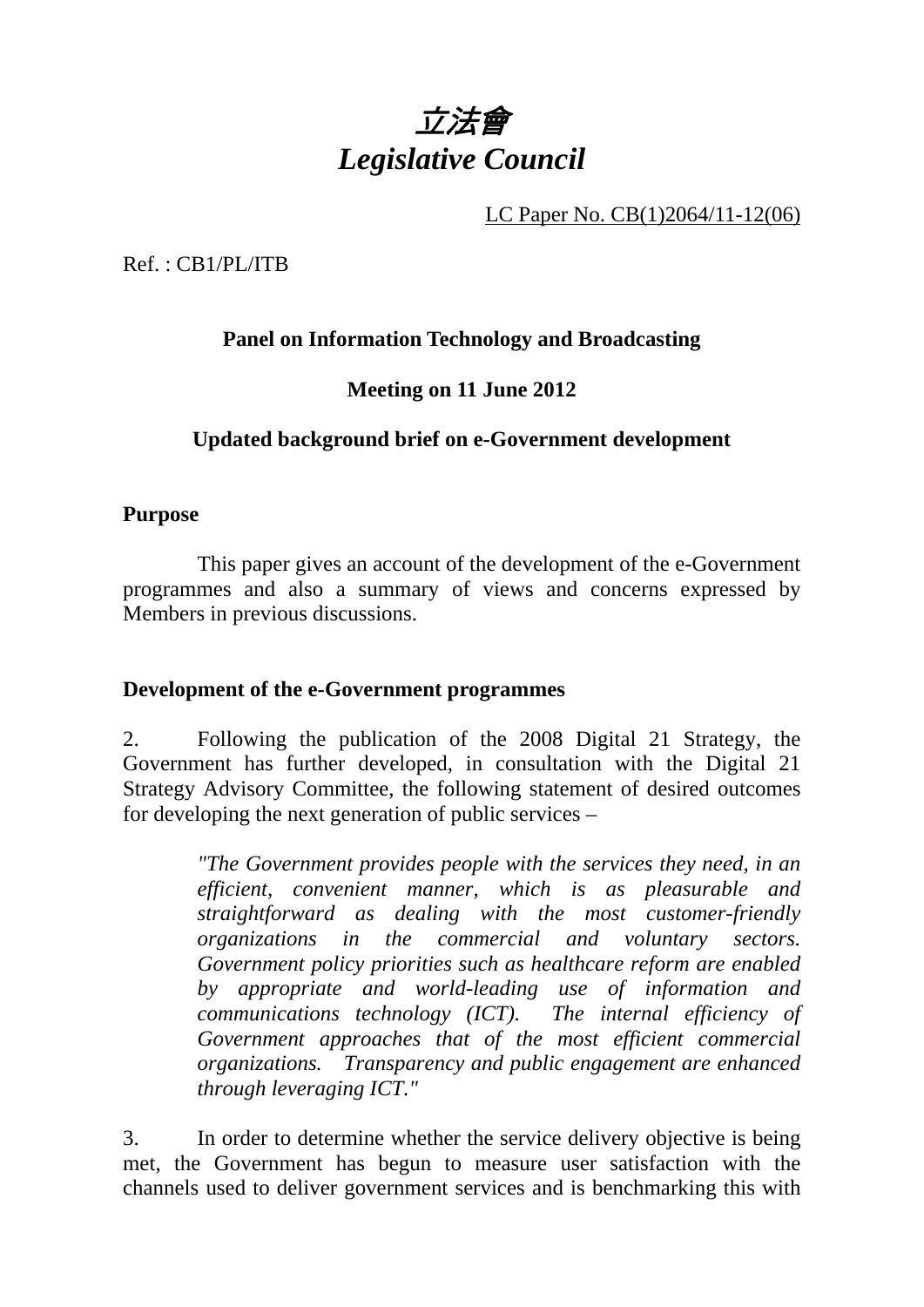the satisfaction level achieved by leading commercial organizations. The Administration will adopt this as the Key Performance Indicator for this objective.

# Progress of the implementation of e-Government programmes

4. According to the Administration<sup>1</sup>, good progress has been made in the year 2010-2011 on the implementation of e-Government programmes as highlighted below:

- (a) provision of central information technology (IT) services in Government based on the cloud computing model;
- (b) mobile e-Government services;
- (c) electronic submission of commonly filed statutory returns for companies;
- (d) Customs and Excise Department's projects;
- (e) integrated licensing, fire safety and prosecution system for Fire Services Department; and
- (f) Hong Kong public libraries services.

### **Previous discussions**

5. Members generally supported the development of e-Government in Hong Kong when they discussed the implementation of the e-Government programmes at the Panel on Information Technology and Broadcasting (the Panel) and the Council meetings.

### Panel on Information Technology and Broadcasting

*Lead time required for system enhancement and challenges from online social media*

6. At the special Panel meeting on 20 October 2011, members discussed the funding requirements for 2012-2013 for the implementation of computerization projects under the Capital works Reserve Fund Head 710 Computerization Subhead A007GX – New administration computer systems.

 $\overline{a}$ 1 Paper provided by the Administration for the meeting of the Panel on Information Technology and Broadcasting on 11 June 2012 (LC Paper No. CB(1)2064/11-12(05)).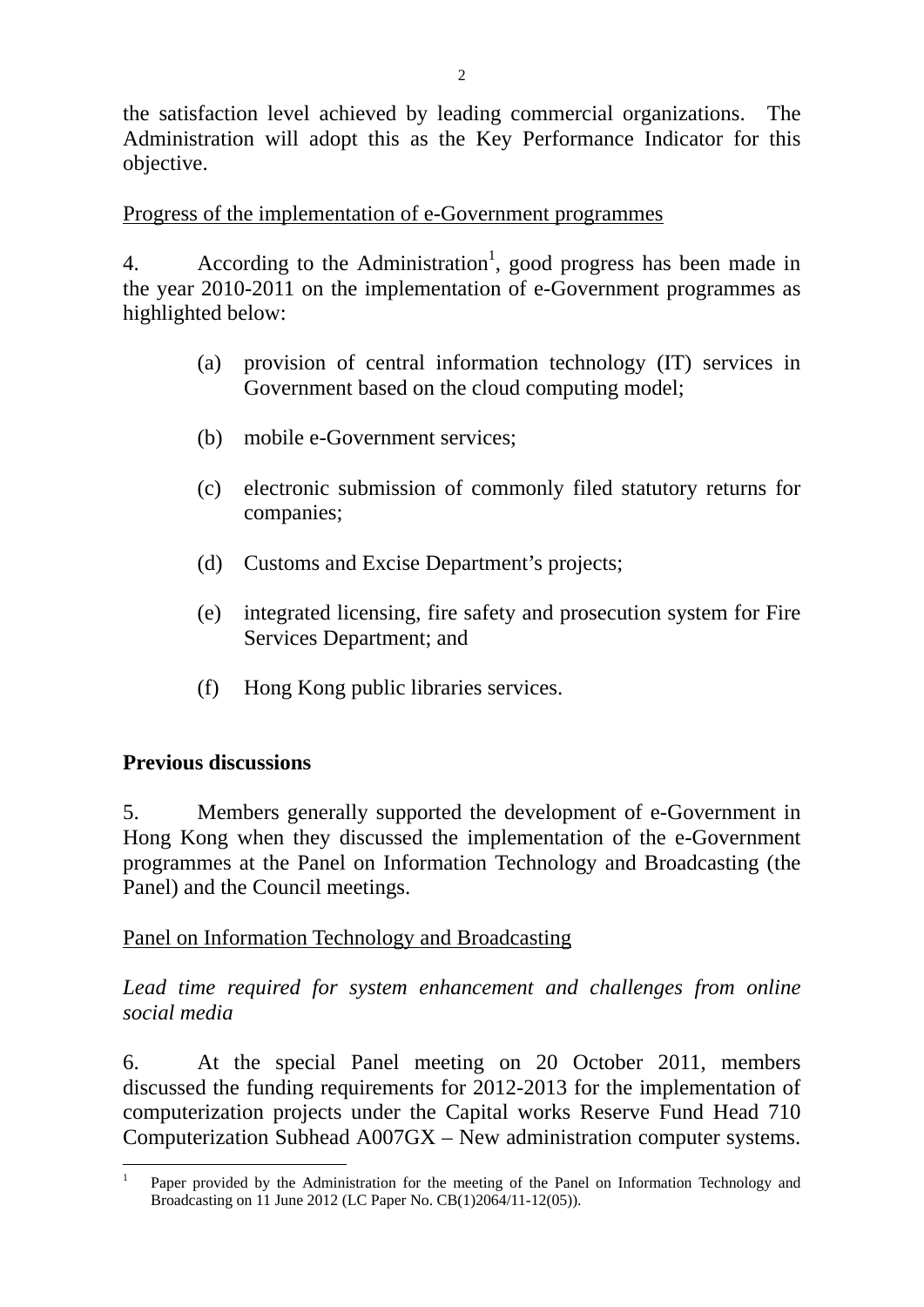Some Panel members considered that in general, the lead time currently required for enhancing Government IT systems to enable the implementation of new policy initiatives such as additional social security payments was unreasonably long, sometimes as long as six months. They urged the Administration to expedite the process for the benefit of the needy. The Administration assured the Panel that it would strive to shorten the total duration as far as practicable. As regards bureaux/departments which had IT Management Units (ITMUs), the ITMU staff would work very closely with the business side in aligning the plans for the IT enhancements with the business changes.

7. Noting the changing trend of political landscape arising from the popularization of online social media, Panel members urged the Administration to put in place measures to meet such an unprecedented political challenge. The Administration advised that it had been promoting to bureaux/departments (B/Ds) the wider use of social networking to reach out to the public. Three IT toolkits had been developed for use by government departments in conducting online public consultation and live content streaming. The Government was also taking measures to enhance its websites in accordance with the latest international standards of the World Wide Web Consortium to facilitate access of online information and services by the elderly and people with disability, including the visually-impaired.

## *Pilot e-Procurement programme and implementation of the Government Cloud Platform*

8. At the Panel meeting on 12 April 2012, the Administration briefed members on the progress of the pilot e-Procurement programme. Noting that e-Procurement was one of the priority initiatives announced in the 2005 Policy Agenda, and that the pilot programme had been implemented since 2007, some members opined that the Administration had taken too long to implement the system and queried why full system functionality would not be made available for use by all B/Ds until the end of 2013.

9. The Administration advised that in order to achieve economy of scale, the wider rollout of the e-Procurement would be in the form of a shared service riding on the Government Cloud Platform (GovCloud). If funding was approved by the Finance Committee, the tendering exercise could start by July 2012 with a view to commencing the development of the GovCloud by end of 2012. The Administration expected that the necessary system functions could be made available for use by all B/Ds by end of 2013.